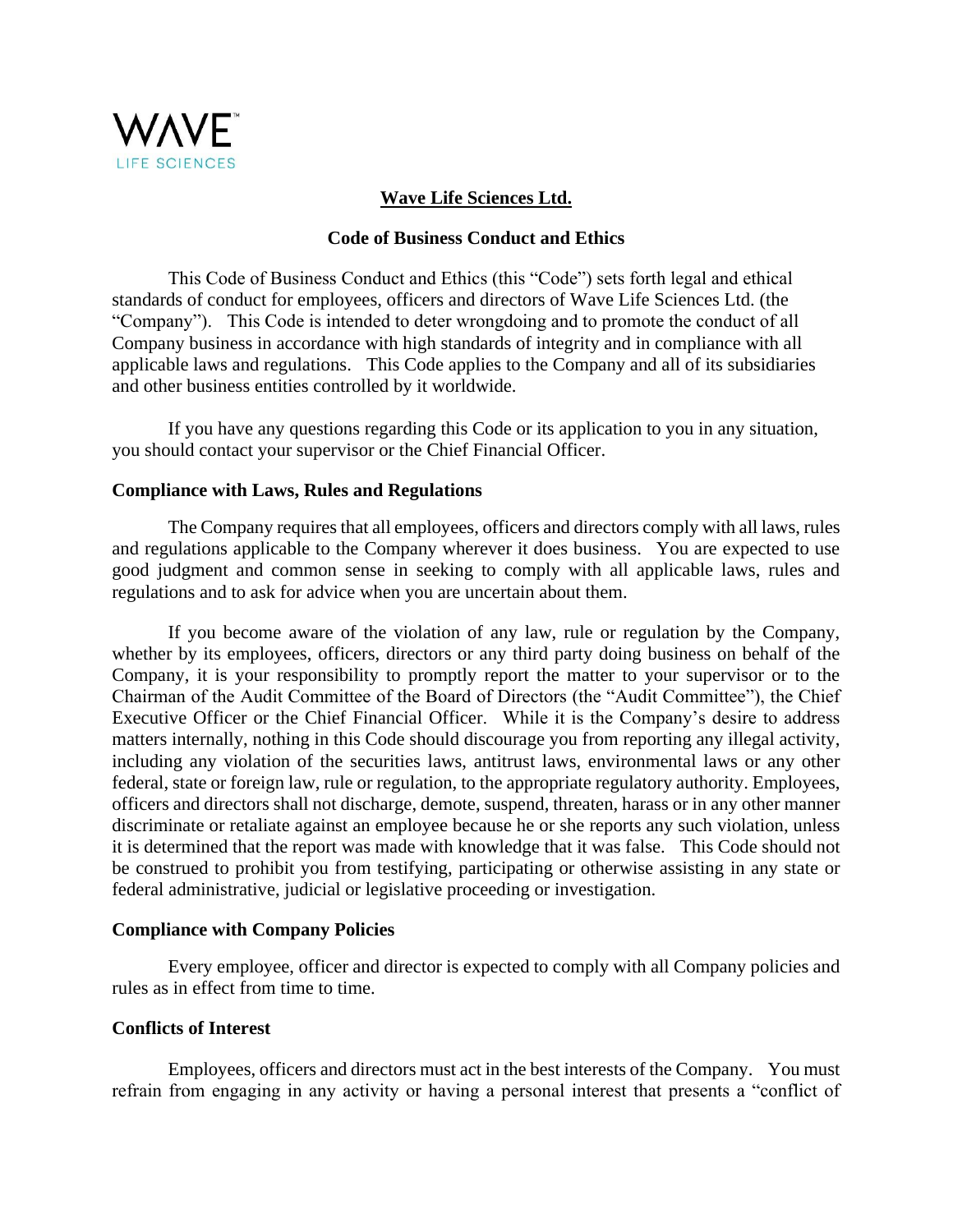interest" and should seek to avoid even the appearance of a conflict of interest. A conflict of interest occurs when your personal interest interferes with the interests of the Company. A conflict of interest can arise whenever you, as an employee, officer or director, take action or have an interest that prevents you from performing your Company duties and responsibilities honestly, objectively and effectively. For example:

- No employee, officer or director shall perform services as an employee, officer, director, consultant, advisor or in any other capacity for a competitor of the Company, other than services performed at the request of the Company;
- No employee, officer or director shall have a financial interest in a competitor of the Company, other than a financial interest representing less than one percent (1%) of the outstanding shares of a publicly held company; and
- No employee, officer or director shall use his or her position with the Company to influence a transaction with a supplier or customer in which such person has any personal interest, other than a financial interest representing less than one percent (1%) of the outstanding shares of a publicly held company.

It is your responsibility to disclose any transaction or relationship that reasonably could be expected to give rise to a conflict of interest to the Chief Financial Officer or, if you are an executive officer or director, to the Board of Directors, who shall be responsible for determining whether such transaction or relationship constitutes a conflict of interest.

# **Insider Trading**

Employees, officers and directors who have material non-public information about the Company or other companies, including our suppliers and customers, as a result of their relationship with the Company are prohibited by law and Company policy from trading in securities of the Company or such other companies, as well as from communicating such information to others who might trade on the basis of that information. To help ensure that you do not engage in prohibited insider trading and avoid even the appearance of an improper transaction, the Company has adopted an Insider Trading Policy. You are expected to become familiar with this policy.

If you are uncertain about the constraints on your purchase or sale of any Company securities or the securities of any other company that you are familiar with by virtue of your relationship with the Company, you should consult with the Chief Financial Officer before making any such purchase or sale.

# **Confidentiality**

Employees, officers and directors must maintain the confidentiality of confidential information entrusted to them by the Company or other companies, including our suppliers and customers, except when disclosure is authorized by a supervisor or legally mandated. Unauthorized disclosure of any confidential information is prohibited. Additionally, employees should take appropriate precautions to ensure that confidential or sensitive business information, whether it is proprietary to the Company or another company, is not communicated within the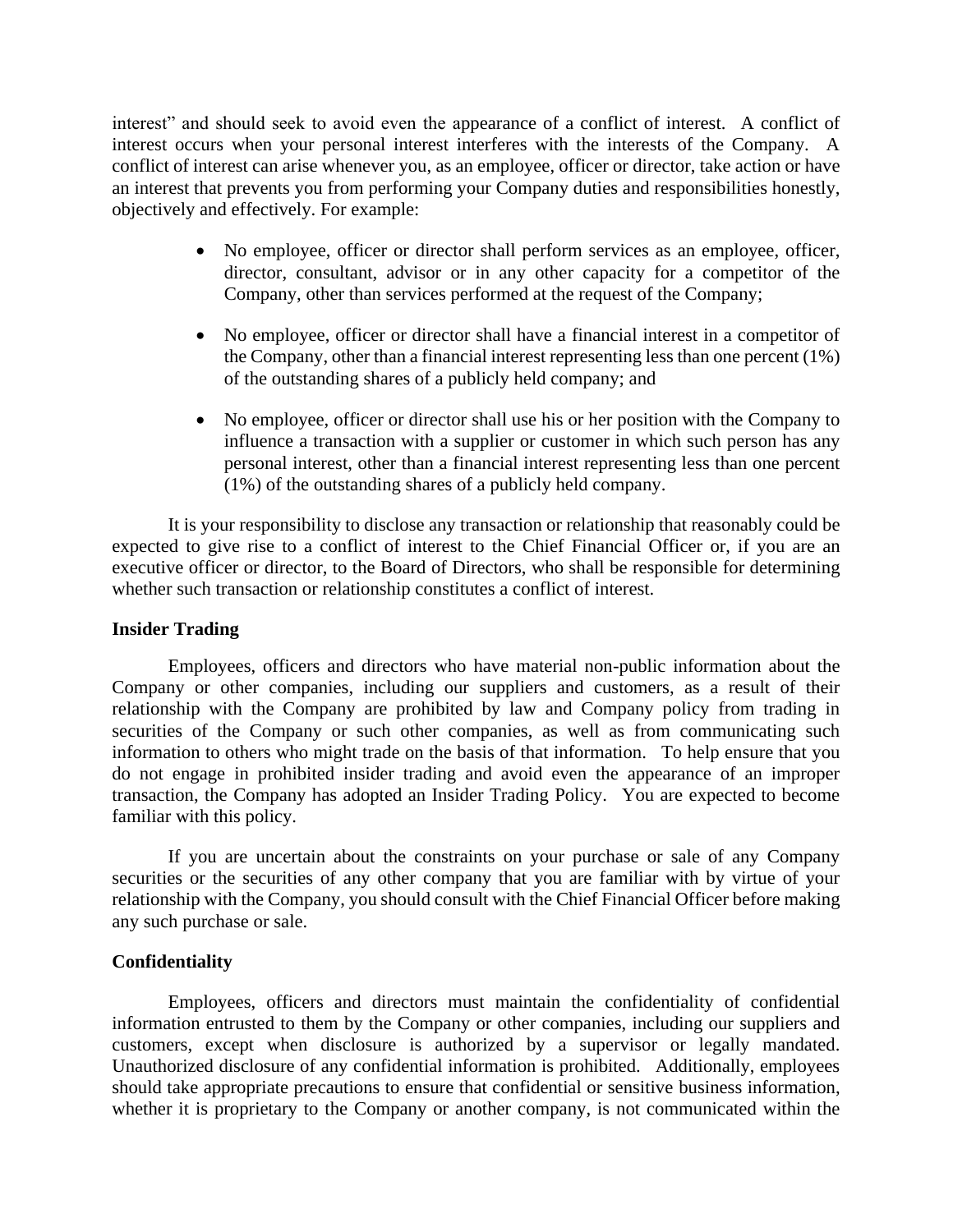Company except to employees who have a need to know such information to perform their responsibilities for the Company.

Third parties may ask you for information concerning the Company. Subject to the exceptions noted in the preceding paragraph, employees, officers and directors (other than the Company's authorized spokespersons) must not discuss internal Company matters with, or disseminate internal Company information to, anyone outside the Company, except as required in the performance of their Company duties and, if appropriate, after a confidentiality agreement is in place. This prohibition applies particularly to inquiries concerning the Company from the media, market professionals (such as securities analysts, institutional investors, investment advisers, brokers and dealers) and security holders. All responses to inquiries on behalf of the Company must be made only by the Company's authorized spokespersons. If you receive any inquiries of this nature, you must decline to comment and refer the inquirer to your supervisor or one of the Company's authorized spokespersons. The Company's policies with respect to public disclosure of internal matters are described more fully in the Company's Disclosure Policy.

You also must abide by any lawful obligations that you have to your former employer. These obligations may include restrictions on the use and disclosure of confidential information, restrictions on the solicitation of former colleagues to work at the Company and non-competition obligations.

### **Honest and Ethical Conduct and Fair Dealing**

Employees, officers and directors should endeavor to deal honestly, ethically and fairly with the Company's suppliers, customers, competitors and employees. Statements regarding the Company's products and services must not be untrue, misleading, deceptive or fraudulent. You must not take unfair advantage of anyone through manipulation, concealment, abuse of privileged information, misrepresentation of material facts or any other unfair-dealing practice.

### **Protection and Proper Use of Corporate Assets**

Employees, officers and directors should seek to protect the Company's assets, including proprietary information. Theft, carelessness and waste have a direct impact on the Company's financial performance. Employees, officers and directors must use the Company's assets and services solely for legitimate business purposes of the Company and not for any personal benefit or the personal benefit of anyone else.

Employees, officers and directors must advance the Company's legitimate interests when the opportunity to do so arises. You must not take for yourself personal opportunities that are discovered through your position with the Company or the use of property or information of the Company.

# **Gifts and Gratuities**

The use of Company funds or assets for gifts, gratuities or other favors to government officials is prohibited, except to the extent such gifts, gratuities or other favors are in compliance with applicable law, insignificant in amount and not given in consideration or expectation of any action by the recipient. The use of Company funds or assets for gifts to any customer, supplier or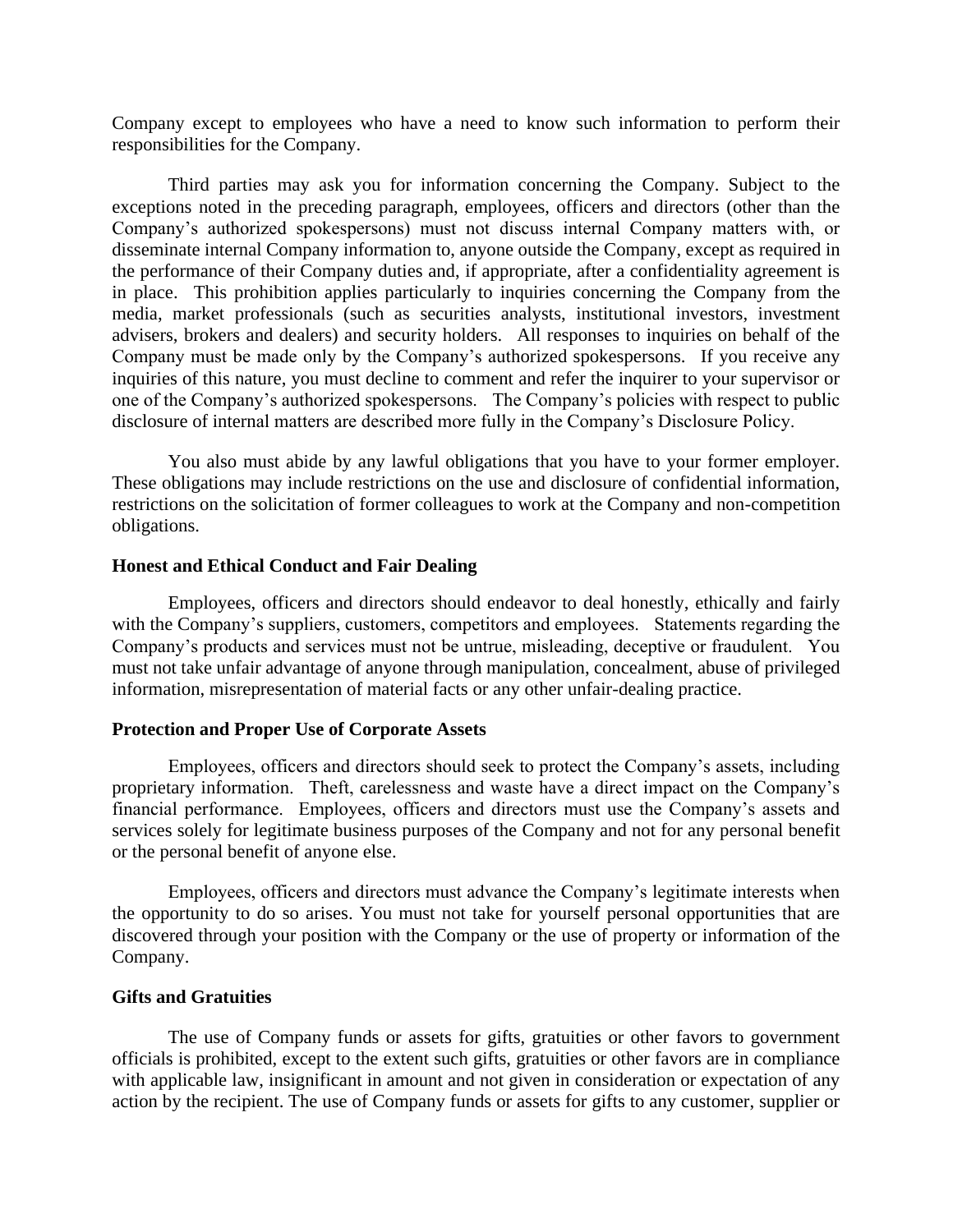other person doing or seeking to do business with the Company is prohibited, except to the extent such gifts are in compliance with the policies of both the Company and the recipient and are in compliance with applicable law.

Employees, officers and directors must not accept, or permit any member of his or her immediate family to accept, any gifts, gratuities or other favors from any customer, supplier or other person doing or seeking to do business with the Company, other than items of insignificant value. Any gifts that are not of insignificant value should be returned immediately and reported to your supervisor. If immediate return is not practical, they should be given to the Company for charitable disposition or such other disposition as the Company, in its sole discretion, believes appropriate.

Common sense and moderation should prevail in business entertainment engaged in on behalf of the Company. Employees, officers and directors should provide, or accept, business entertainment to or from anyone doing business with the Company only if the entertainment is infrequent, modest, intended to serve legitimate business goals and in compliance with applicable law.

Bribes and kickbacks are criminal acts, strictly prohibited by law. You must not offer, give, solicit or receive any form of bribe or kickback anywhere in the world. The Foreign Corrupt Practices Act prohibits giving anything of value, directly or indirectly, to officials of foreign governments or foreign political candidates in order to obtain or retain business.

### **Accuracy of Books and Records and Public Reports**

Employees, officers and directors must honestly and accurately report all business transactions. You are responsible for the accuracy of your records and reports. Accurate information is essential to the Company's ability to meet legal and regulatory obligations.

All Company books, records and accounts shall be maintained in accordance with all applicable regulations and standards and accurately reflect the true nature of the transactions they record. The financial statements of the Company shall conform to generally accepted accounting rules and the Company's accounting policies. No undisclosed or unrecorded account or fund shall be established for any purpose. No false or misleading entries shall be made in the Company's books or records for any reason, and no disbursement of corporate funds or other corporate property shall be made without adequate supporting documentation.

It is the policy of the Company to provide full, fair, accurate, timely and understandable disclosure in reports and documents filed with, or submitted to, the Securities and Exchange Commission and in other public communications.

#### **Concerns Regarding Accounting or Auditing Matters**

Employees with concerns regarding questionable accounting or auditing matters or complaints regarding accounting, internal accounting controls or auditing matters may confidentially, and anonymously if they wish, submit such concerns or complaints in writing to the Chairman of the Audit Committee or the Chief Executive Officer through <https://www.whistleblowerservices.com/wve> or by using the toll-free number (844) 400-9479. See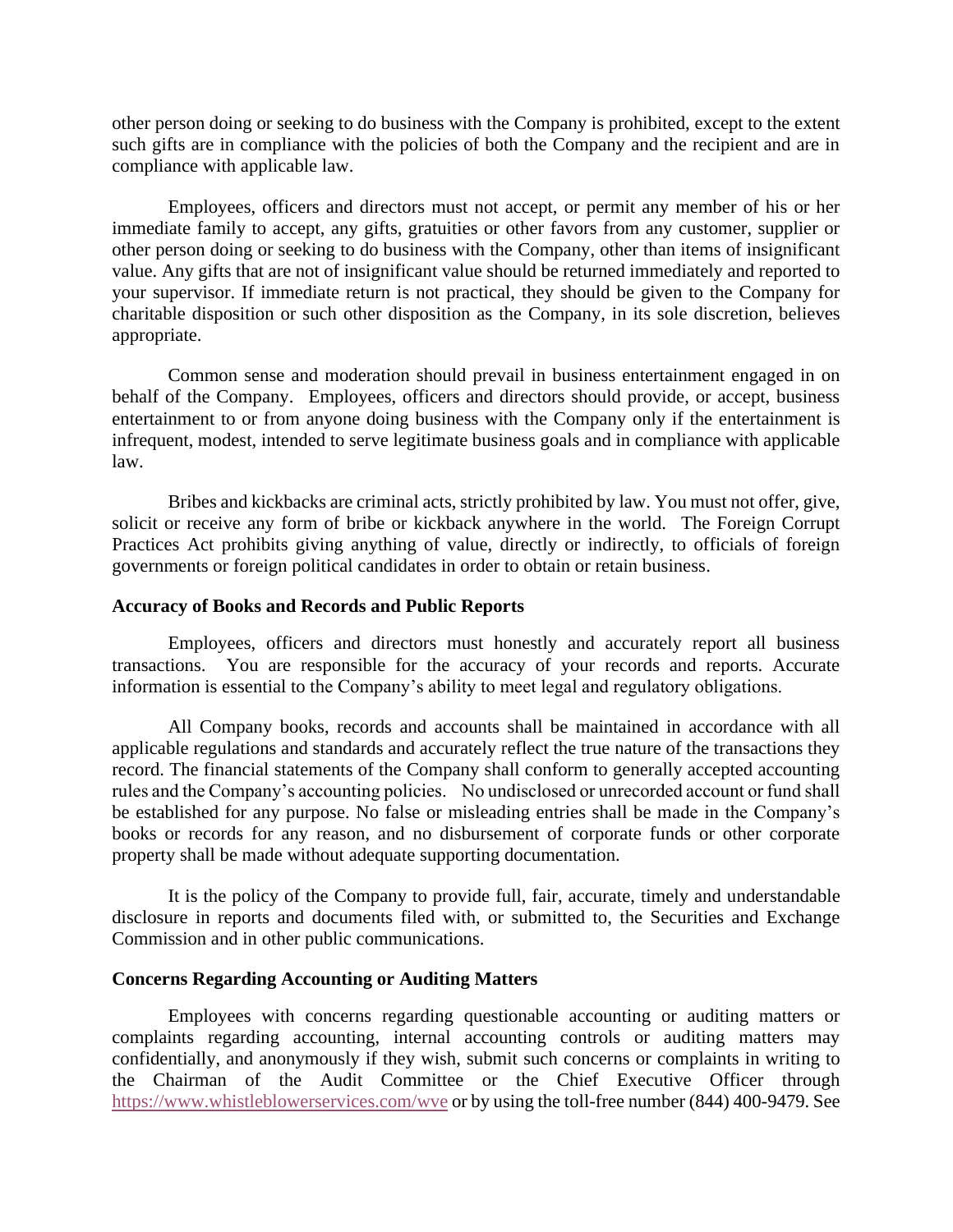"Reporting and Compliance Procedures". All such concerns and complaints will be forwarded to the Audit Committee, unless they are determined to be without merit by the Chairman of the Audit Committee or the Chief Executive Officer, as the case may be. In any event, a record of all complaints and concerns received will be provided to the Audit Committee each fiscal quarter.

The Audit Committee will evaluate the merits of any concerns or complaints received by it and authorize such follow-up actions, if any, as it deems necessary or appropriate to address the substance of the concern or complaint,

The Company will not discipline, discriminate against or retaliate against any employee who reports a complaint or concern, unless it is determined that the report was made with knowledge that it was false.

## **Dealings with Independent Auditors**

No employee, officer or director shall, directly or indirectly, make or cause to be made a materially false or misleading statement to an accountant in connection with (or omit to state, or cause another person to omit to state, any material fact necessary in order to make statements made, in light of the circumstances under which such statements were made, not misleading to, an accountant in connection with) any audit, review or examination of the Company's financial statements or the preparation or filing of any document or report with the SEC. No employee, officer or director shall, directly or indirectly, take any action to coerce, manipulate, mislead or fraudulently influence any independent public or certified public accountant engaged in the performance of an audit or review of the Company's financial statements.

#### **Waivers of this Code of Business Conduct and Ethics**

While some of the policies contained in this Code must be strictly adhered to and no exceptions can be allowed, in other cases exceptions may be appropriate. Any employee or officer who believes that a waiver of any of these policies is appropriate in his or her case should first contact his or her immediate supervisor. If the supervisor agrees that a waiver is appropriate, the approval of the Chief Executive Officer must be obtained. The Chief Executive Officer and the Chief Financial Officer shall be responsible for maintaining a record of all requests by employees or officers for waivers of any of these policies and the disposition of such requests.

Any executive officer or director who seeks a waiver of any of these policies should contact the Chairman of the Board. Any waiver of this Code for executive officers or directors or any change to this Code that applies to executive officers or directors may be made only by the Board of Directors of the Company and will be disclosed as required by law or stock exchange regulation.

#### **Reporting and Compliance Procedures**

Every employee, officer and director has the responsibility to ask questions, seek guidance, report suspected violations and express concerns regarding compliance with this Code. Any employee, officer or director who knows or believes that any other employee or representative of the Company has engaged or is engaging in Company-related conduct that violates applicable law or this Code should report such information to his or her supervisor or to the Chairman of the Audit Committee, the Chief Executive Officer or the Chief Financial Officer as described below. You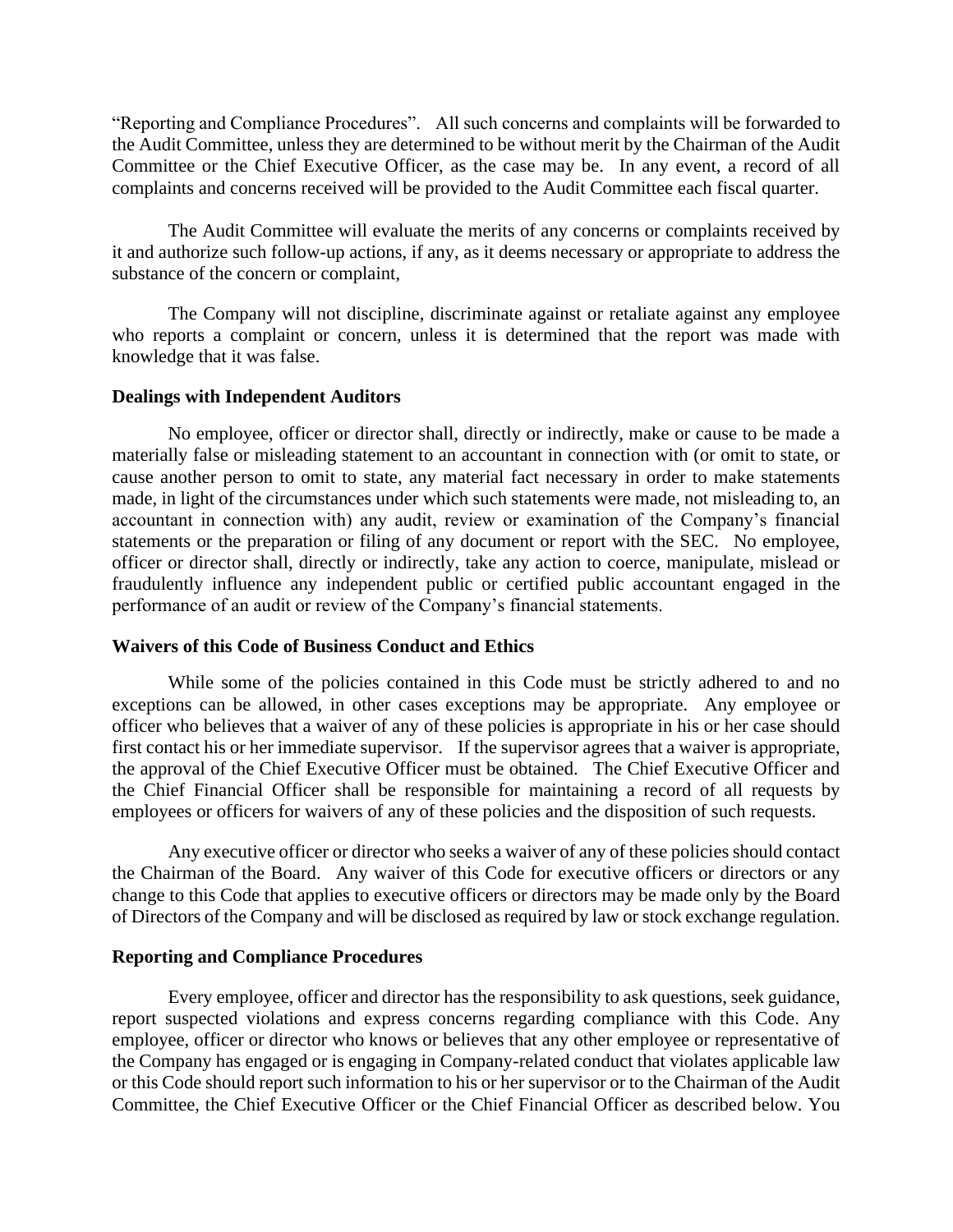may report such conduct openly or anonymously without fear of retaliation. The Company will not discipline, discriminate against or retaliate against any employee who reports such conduct, unless it is determined that the report was made with knowledge that it was false, or who cooperates in any investigation or inquiry regarding such conduct. Any supervisor who receives a report of a violation of this Code must immediately inform the Chairman of the Audit Committee, the Chief Executive Officer or the Chief Financial Officer.

You may report violations of this Code, on, a confidential or anonymous basis, by contacting to the Chairman of the Audit Committee, the Chief Executive Officer or the Chief Financial Officer through https://www.whistleblowerservices.com/wve. In addition, the Company has established a toll-free telephone number ((844)-400-9479) where you can leave a recorded message about any violation or suspected violation of this Code. While we prefer that you identify yourself when reporting violations so that we may follow up with you, as necessary, for additional information, you may leave messages anonymously if you wish.

If the Chairman of the Audit Committee, the Chief Executive Officer or the Chief Financial Officer receives information regarding an alleged violation of this Code, he or she shall, as appropriate, (a) evaluate such information, (b) if the alleged violation involves an executive officer or a director, inform the Chief Executive Officer and Board of Directors of the alleged violation, (c) determine whether it is necessary to conduct an informal inquiry or a formal investigation and, if so, initiate such inquiry or investigation and (d) report the results of any such inquiry or investigation, together with a recommendation as to disposition of the matter, to the Chief Executive Officer for action, or if the alleged violation involves an executive officer or a director, report the results of any such inquiry or investigation to the Board of Directors or a committee thereof. Employees, officers and directors are expected to cooperate fully with any inquiry or investigation by the Company regarding an alleged violation of this Code. Failure to cooperate with any such inquiry or investigation may result in disciplinary action, up to and including discharge.

The Company shall determine whether violations of this Code have occurred and, if so, shall determine the disciplinary measures to be taken against any employee who has violated this Code. In the event that the alleged violation involves an executive officer or a director, the Chief Executive Officer and the Board of Directors, respectively, shall determine whether a violation of this Code has occurred and, if so, shall determine the disciplinary measures to be taken against such executive officer or director.

Failure to comply with the standards outlined in this Code will result in disciplinary action including, but not limited to, reprimands, warnings, probation or suspension without pay, demotions, reductions in salary, discharge and restitution. Certain violations of this Code may require the Company to refer the matter to the appropriate governmental or regulatory authorities for investigation or prosecution. Moreover, any supervisor who directs or approves of any conduct in violation of this Code, or who has knowledge of such conduct and does not immediately report it, also will be subject to disciplinary action, up to and including discharge.

## **Dissemination and Amendment**

This Code shall be distributed to each new employee, officer and director of the Company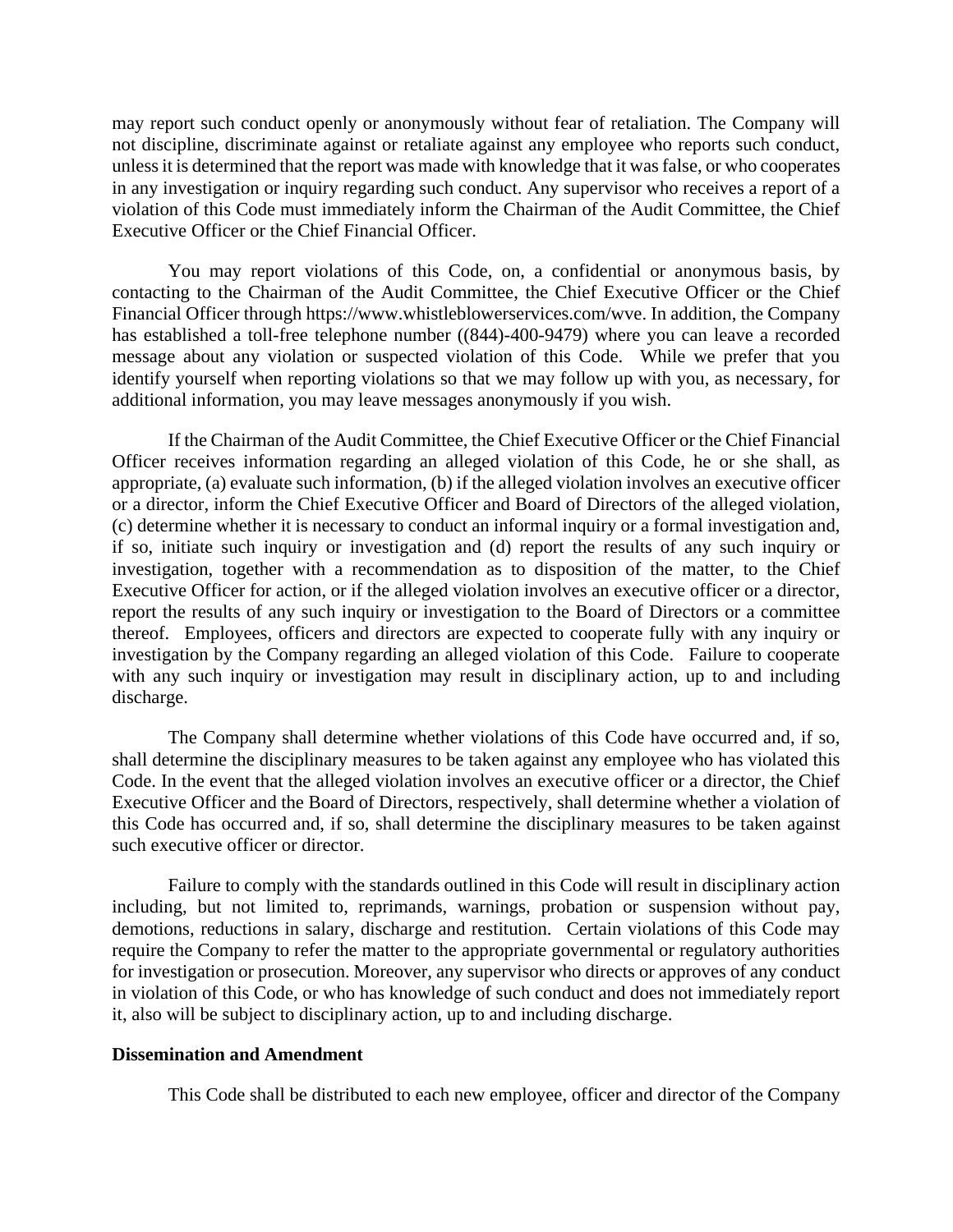upon commencement of his or her employment or other relationship with the Company and shall also be distributed annually to each employee, officer and director of the Company. Following distribution of this Code, each employee, officer and director shall certify that he or she has received, read and understood this Code and has complied with its terms.

The Company reserves the right to amend, alter or terminate this Code at any time and for any reason. The most current version of this Code is available.

This document is not an employment contract between the Company and any of its employees, officers or directors.

\* \* \*